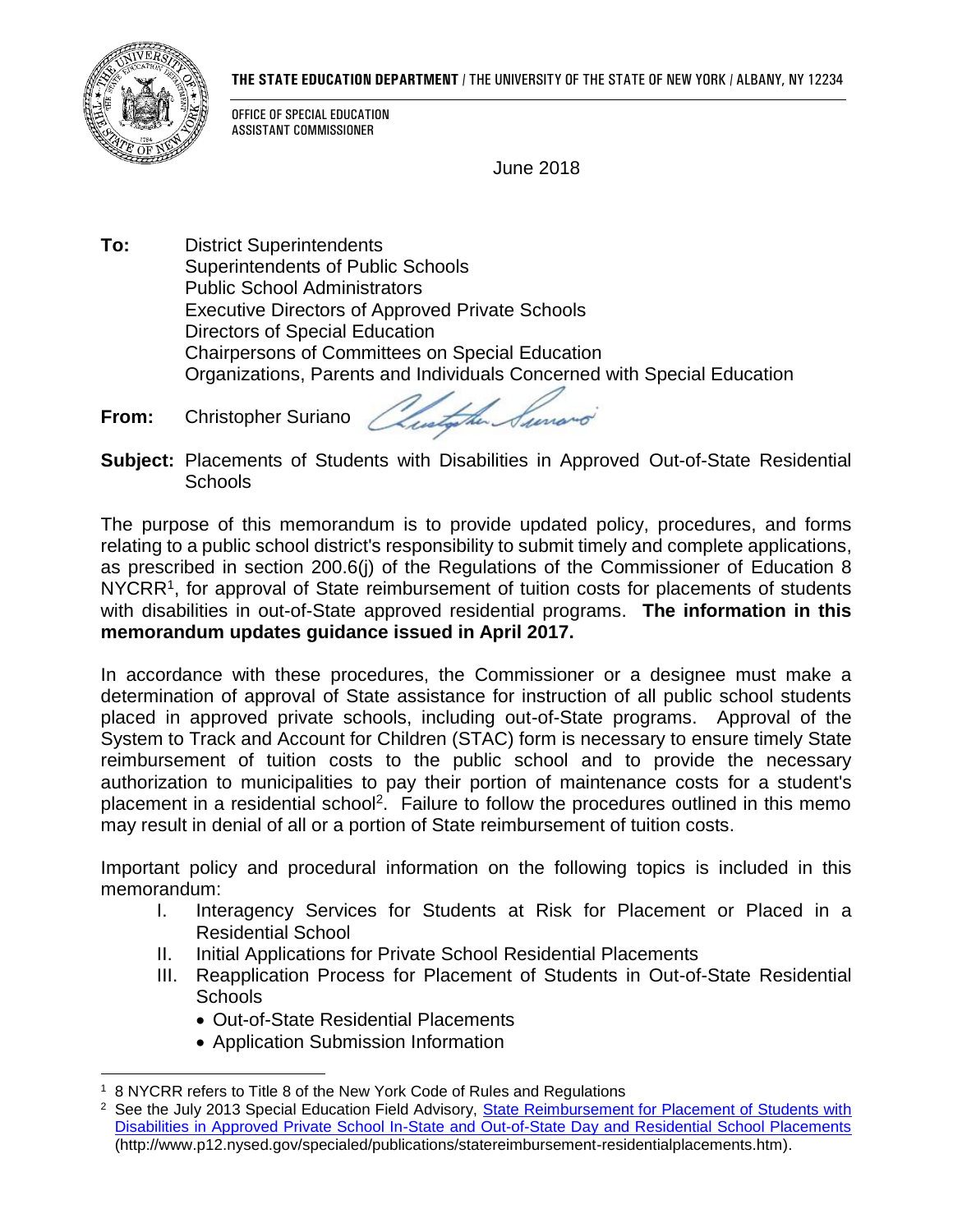- IV. Notification of Approval or Denial of State Reimbursement of Tuition Costs
- V. Referral and Placement Processes
- VI. Sharing of Student Records
- VII. Placement of Students with Disabilities in Children's Residential Project (CRP) **Programs**
- VIII. Technical Assistance

Please share this memorandum with staff responsible for the residential placements of students and others responsible for preparing application materials for State reimbursement of tuition costs.

### **I. Interagency Services for Students at Risk for Placement or Placed in a Residential School**

### Students at Risk of Residential Placement:

The decision that a student needs an educational placement in a residential school, either in or out of State, must be based on the committee on special education's (CSE) determination that there is no appropriate nonresidential school available to meet the educational needs of the student. Pursuant to Chapter 600 of the Laws of 1994, the New York State Education Department (NYSED) developed considerations for determining that a child is at risk of a residential school placement. State law and regulations require the school district to identify needed support services that may help families maintain children in their own homes and communities, and avoid placement in residential care, for as long as possible. School districts have an important role in working with other child care systems to collaboratively address the needs of children and their families. For additional information, see Attachment 1, Question 1.

For each student at risk of a residential school placement, the CSE must:

- provide information to the parent on community support services that may be available to the family; and
- with the consent of the parent (or consent of the student 18 years of age or older), invite the appropriate county or State agency to participate in CSE meetings concerning the appropriateness of a residential placement and other programs and placement alternatives.

Each application for private school tuition reimbursement for the 2018-19 school year requires the school district to provide, for each student recommended for initial placement in residential care, written assurance<sup>3</sup> that it has:

sought parental consent (or consent of the student 18 years of age or older) to invite county or State agency representatives to the CSE meeting to make recommendations concerning the appropriateness of a residential placement and other programs and placement alternatives. (For students in a foster care placement, the local social services district must be notified when the student is determined to be at risk of a residential placement.)

 $\overline{a}$ <sup>3</sup> See [Guide to Online Entry of Private Placement Certification Data](http://www.oms.nysed.gov/stac/guide_DCERT.pdf) (http://www.oms.nysed.gov/stac/ guide\_DCERT.pdf). DCERT refers to a screen on the STAC online system for private placement certification data.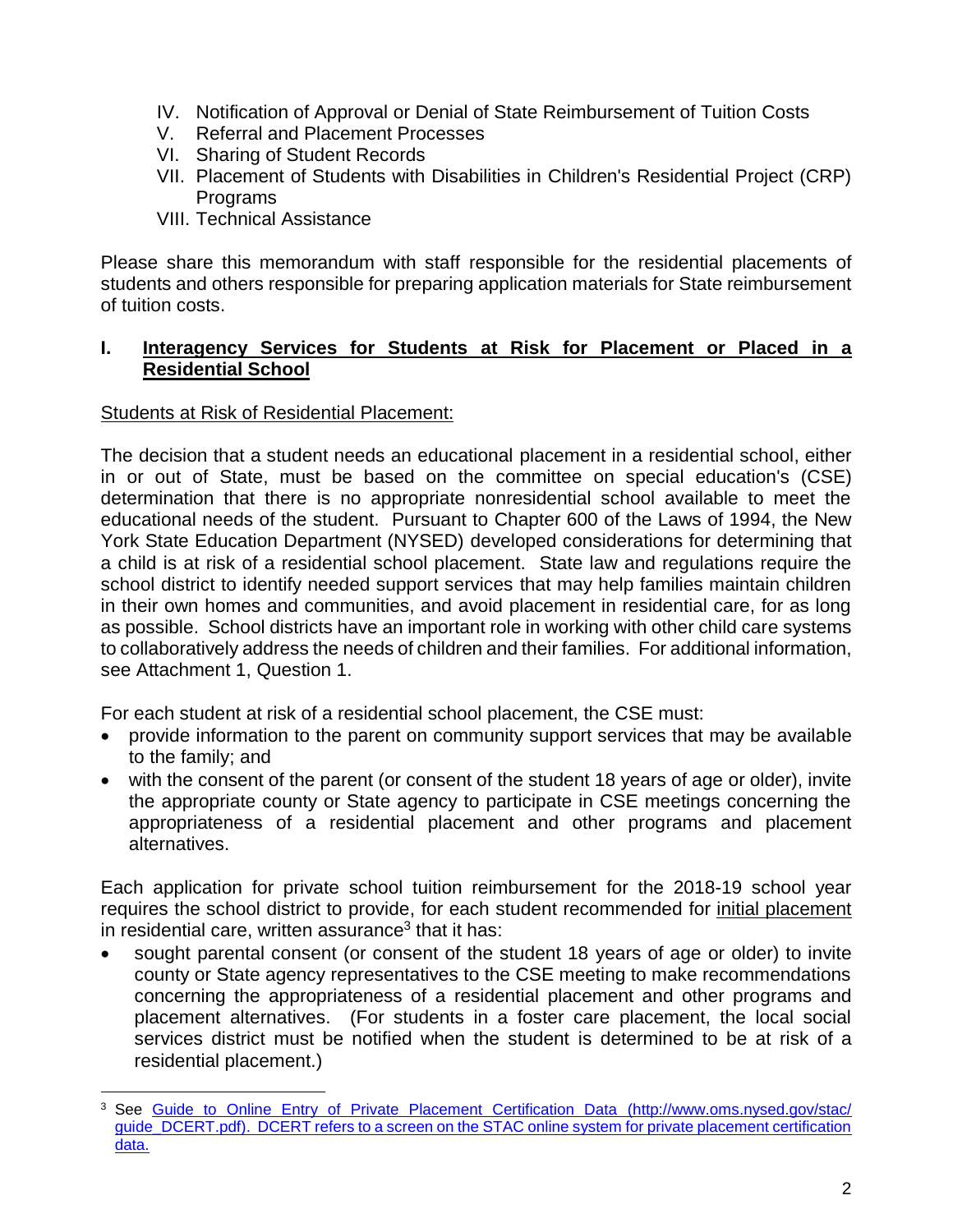• upon receipt of parental consent (or consent of a student 18 years of age or older), invited other agency representative(s) to participate in the CSE meeting.

### Transition Services and Adult Service Planning:

To ensure appropriate and timely adult service planning for students who are at risk of or who are placed in residential schools, the school district must also:

- with the consent of the parent (or consent of a student if age 18 or older), invite appropriate community and State agency representatives when the purpose of the meeting is to consider postsecondary goals and transition services;
- provide written notice to the parent of the date upon which the student will no longer be entitled to receive tuition-free educational services and describe the opportunity and procedure for obtaining adult services (see 8 NYCRR section 200.4(i)); and
- seek parental/student consent and share records with the adult service agency from which the student may be eligible to receive adult services (see 8 NYCRR section 200.4(i)). For those students who are eligible for services from the Office for People with Developmental Disabilities (OPWDD), information about adult service planning is available on [OPWDD's website](https://opwdd.ny.gov/opwdd_services_supports/children/transition-students-developmental-disabilities) (https://opwdd.ny.gov/opwdd\_services\_supports/ children/transition-students-developmental-disabilities).

### **II. Initial Applications for Approved Private School Residential Placements**

Applications for initial placements in approved private residential schools approved after April 1, 2018 will include approval of the time period on or after April 1, 2018 through June 30, 2019. Any initial applications approved prior to April 1, 2018 require that the school district reapply and submit a new application no later than June 1, 2018 for the 2018-19 school year (July 1, 2018 through June 30, 2019) (see 8 NYCRR section 200.6(j)(3)(i)).

To obtain a timely determination of approval for State reimbursement of tuition costs for the initial placement of a student in an approved private residential school, the application for State reimbursement must be received by NYSED's Special Education Quality Assurance Nondistrict Unit within six business days of the student's start date in the approved private residential school. State regulations require NYSED to conduct a review of the student's application to ensure that it meets the criteria for approval of State reimbursement of tuition costs, including documentation that the CSE's proposed placement offers the instruction and services recommended in the student's individualized education program (IEP) and that such placement is in the least restrictive environment to meet the student's needs.

### **Regardless of NYSED's determination regarding approval of State reimbursement of tuition costs, the school district is responsible to implement the CSE's recommendation for timely placement in an approved private school.**

For any initial or change in placement of a student with a disability under the age of 18 to an out-of-State residential school, a school district must submit an *Interstate Compact on the Placement of Children (ICPC) Referral Packet* to the New York State (NYS) Office of Children and Family Services (OCFS). Attachment 2 provides information on the Interstate Compact requirements.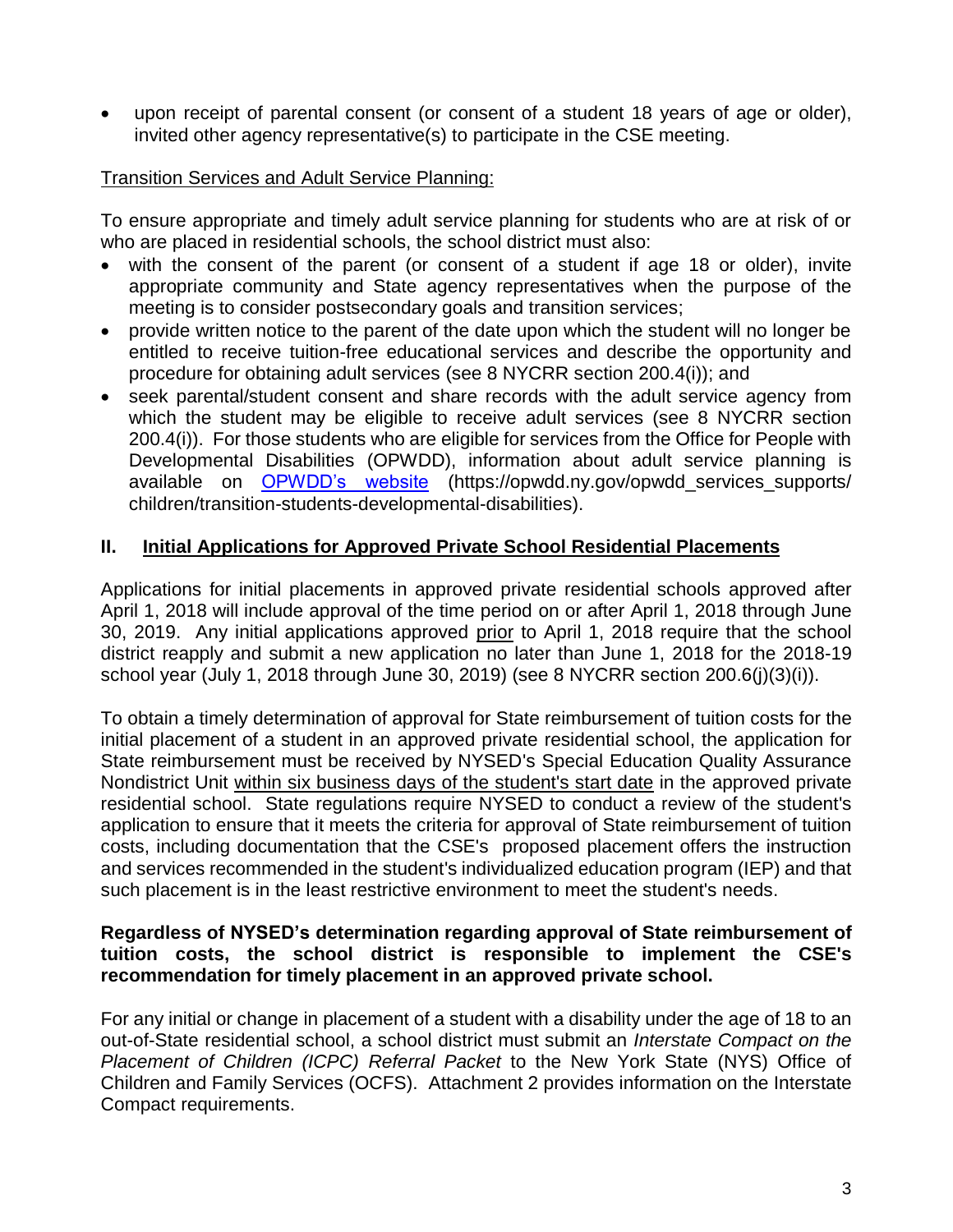### **III. Reapplication Process for Placement of Students in Out-of-State Residential Schools**

NYSED is required to make a determination of approval of State assistance for instruction of public school students with disabilities placed in approved out-of-State private residential schools on a year-by-year basis. Therefore, school districts must reapply annually for State reimbursement of a student in a private residential school. **Reapplications must be submitted prior to June 1 of the year preceding the school year for which funding is sought**. Initial approval of State reimbursement of tuition costs for a private school placement does not automatically mean that the application will be approved for subsequent years.

Reapplications to NYSED for a student who is currently placed in an out-of-State approved private residential school must include annual documentation that there are no appropriate public or approved private facilities for instruction available within NYS.

### **The CSE must adhere to all reapplication requirements as follows:**

- 1. The school district must seek placement of the student in an in-State residential school early enough in the school year in order to submit its application for State reimbursement of tuition costs to NYSED prior to June 1 of the year preceding the school year for which funding is sought. Therefore, the CSE must make **timely** referrals to appropriate in-State programs to ensure that documentation of acceptances and/or declinations from the in-State programs may be provided to NYSED prior to June 1 preceding the school year for which funding is sought.
- 2. At each student's annual review, the CSE must consider placement of the student in the least restrictive environment. State law requires that school districts annually seek placement in appropriate in-State programs prior to placement in out-of-State programs, and for each student, there must be a proposed plan and timetable for enabling the student to return to a less restrictive environment. State reimbursement of tuition costs for out-of-State placements is contingent upon documentation that there are no appropriate public or approved private facilities for instruction within NYS available for the student.
- 3. The school district must submit written documentation to NYSED, in the form of acceptance and declination letters, from all approved in-State schools that are potentially appropriate to implement the student's IEP.
- 4. In those cases where the CSE does not recommend a placement for the student in a particular school that has accepted the student because the in-State school is unable to meet the student's IEP needs, the school district must provide NYSED with information and documentation which support the CSE's actions based on sound educational reasons consistent with the student's IEP. While the concerns of the parent for the education of their child must be considered, a parent's disagreement with a placement or preference for another school is not, in and of itself, justification for the CSE not recommending an approved in-State program that has accepted the student.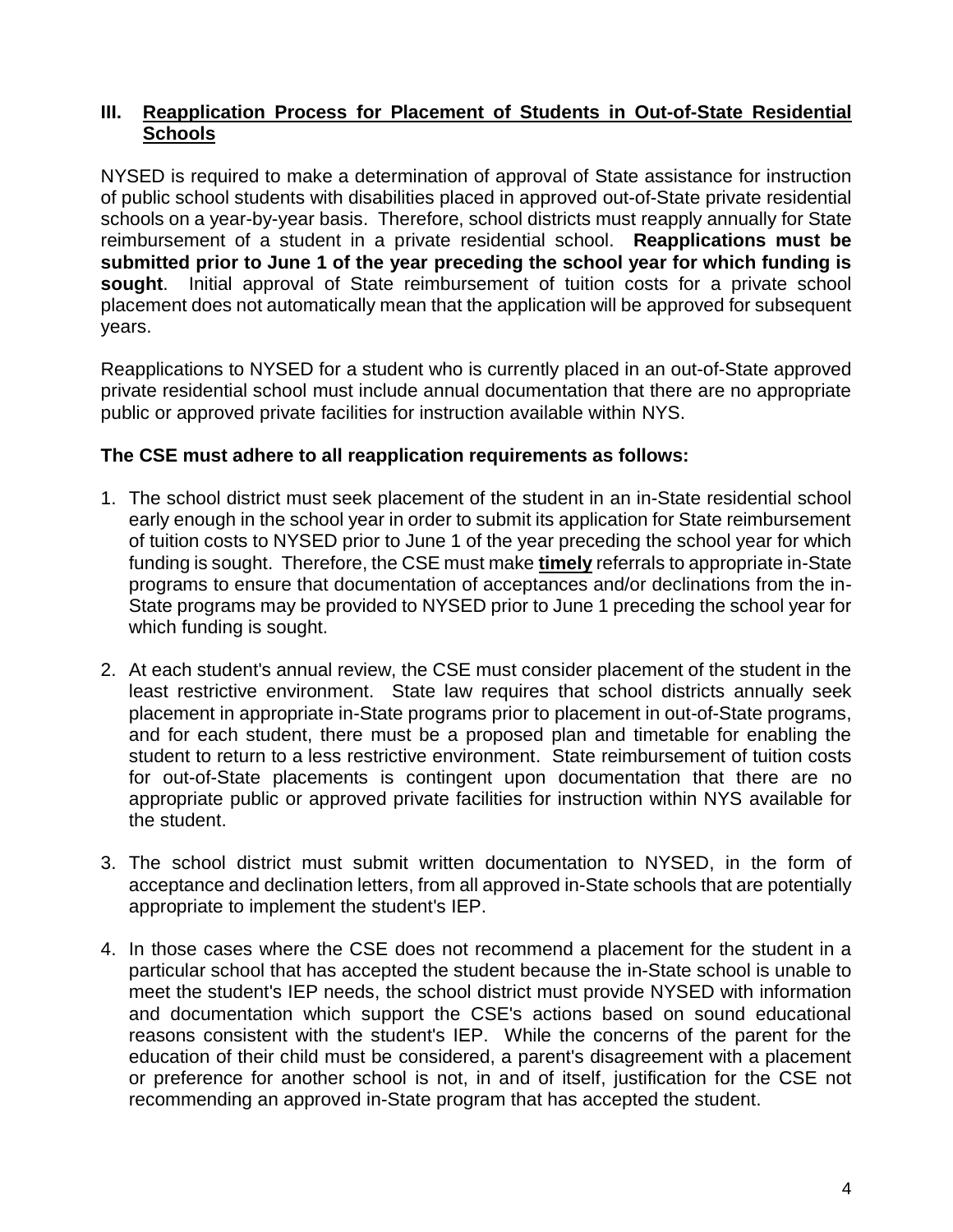- 5. For students who were placed out-of-State and for whom the CSE recommends a change in placement to an in-State school, the school district must notify NYSED's Nondistrict Unit in writing prior to June 1, specifying the entry date and name of the new placement (e.g., XYZ School) and type of placement (e.g., in-State public or approved private school).
- 6. The following documentation must accompany the school district's application for State reimbursement of tuition costs for out-of-State residential placements. Forms necessary to provide this documentation are available on the [Office of Special Education's](http://www.p12.nysed.gov/specialed/applications/) website (http://www.p12.nysed.gov/specialed/applications/). For students turning age 21 during July or August, the only required documentation is a cover letter, application checklist and summer STAC-1 form.
	- CSE cover letter<sup>4</sup>.
	- Application checklist.
	- A proposed plan and timetable for enabling the student to return to a less restrictive environment or a statement of reasons why such a plan is currently not appropriate.
	- Statement of Assurance for Out-of-State Residential Placement, including the listing of the in-State schools that are unable to meet the student's educational needs (referral chart and copies of all acceptance and rejection letters from the in-State private schools must be submitted; letters older than six months of the date of application submittal will not be accepted).
	- For initial applications of students for a residential placement, Statement of Assurance that the school district sought parental consent (or consent of a student if age 18 or older) to invite county or State agency representatives to the CSE meeting.
	- Student Profile.
	- Signed STAC-1 form with the date of placement. A separate STAC-1 form is required for July/August placements.
	- DCERT screen shot (Online STAC screen where school districts enter their private placement certifications).

# **Out-of-State Application Submission Information**

In order to obtain a timely determination, the school district's submission of an *initial application* for State reimbursement for placement of a student in an out-of-State residential school must be received by the Nondistrict Unit **within six business days of the date the student enrolled in a particular NYS approved out-of-State residential school** based on the recommendation of the CSE.

The school district can reapply for State reimbursement to the Nondistrict Unit anytime following a student's annual review, but prior to **June 1 of the year preceding the school year for which placement is sought (i.e., June 1, 2018 for the 2018-19 school year).**

While electronic submissions to the Nondistrict Unit are preferred, NYSED's email server cannot guarantee secure transmittal of email messages at this time. Please consult with your information technology staff, and if your email server allows for transmitting electronic

 $\overline{a}$ <sup>4</sup> At a minimum, the cover letter should include: reason for the application to a residential school and the steps the CSE took to ensure that the screening and referral process was completed.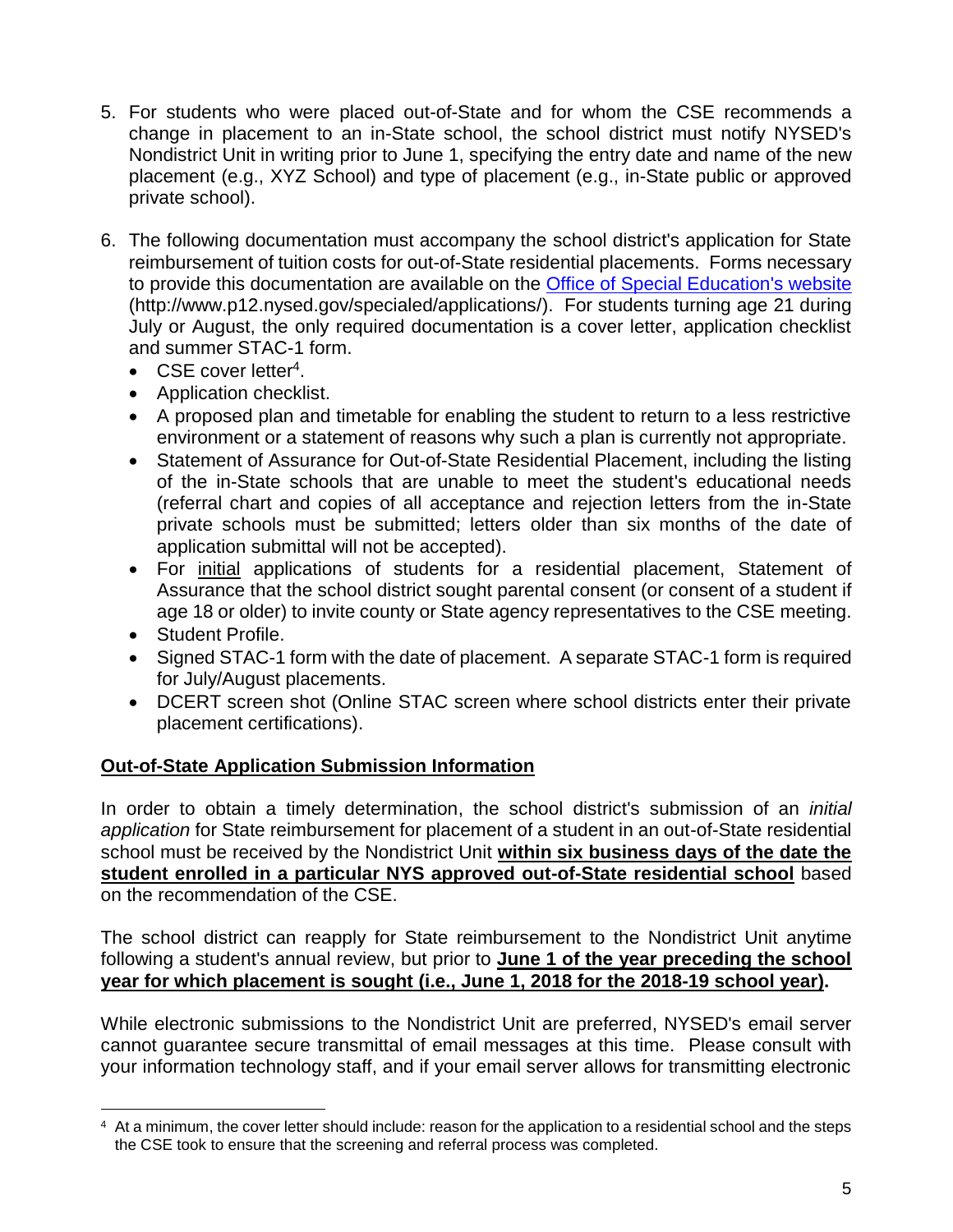messages securely via [Transport Layer Security](https://www.checktls.com/) (https://www.checktls.com/) (TLS) protocols, you can submit applications electronically. If you cannot send an email securely via TLS, in order to protect student confidential information, you must mail the application. Select **one** method for submission (email or standard mail).

Email **or** standard mail initial and reapplications for residential placements to:

Email: [OOSAPP@nysed.gov](mailto:OOSAPP@mail.nysed.gov)

**OR**

New York State Education Department Office of Special Education Nondistrict Unit 89 Washington Avenue, Room 309 EB Albany, NY 12234 Attn: 2018-19 Out-of-State Residential Application

## **IV. Notification of Approval or Denial of State Reimbursement of Tuition Costs**

Upon receipt of the initial application or reapplication, NYSED will notify the CSE of its determination within 15 business days. If State reimbursement of tuition costs for the placement is approved, the school district will receive a copy of the approved STAC-1 form from NYSED. It is the school district's responsibility to forward a copy of the signed STAC-1 form to the approved private school confirming funding approval of tuition costs for the 2018-19 school year. If NYSED denies State reimbursement of tuition costs for the placement, the school district will have 20 business days to correct the deficiencies identified in NYSED's initial denial letter.

Regardless of NYSED's determination to approve or deny State reimbursement of tuition costs, the school district is responsible to implement the CSE's recommendation for placement in an approved private school. Therefore, the school district cannot use State denial of State reimbursement of tuition costs as a reason not to secure a timely placement of the student in a NYS approved private school. Regardless of NYSED's approval of reimbursement of tuition costs, NYSED will process the STAC-1 form that authorizes municipalities to fund their portion of the maintenance costs.

A school district may submit a request to NYSED for an administrative review of a denial of an application for State reimbursement of tuition costs no later than 40 days after written notice of the initial denial of the school district's application (8 NYCRR section 200.6(j)(3)(iv)). If school districts do not follow the administrative review timelines, NYSED will dismiss the review as untimely.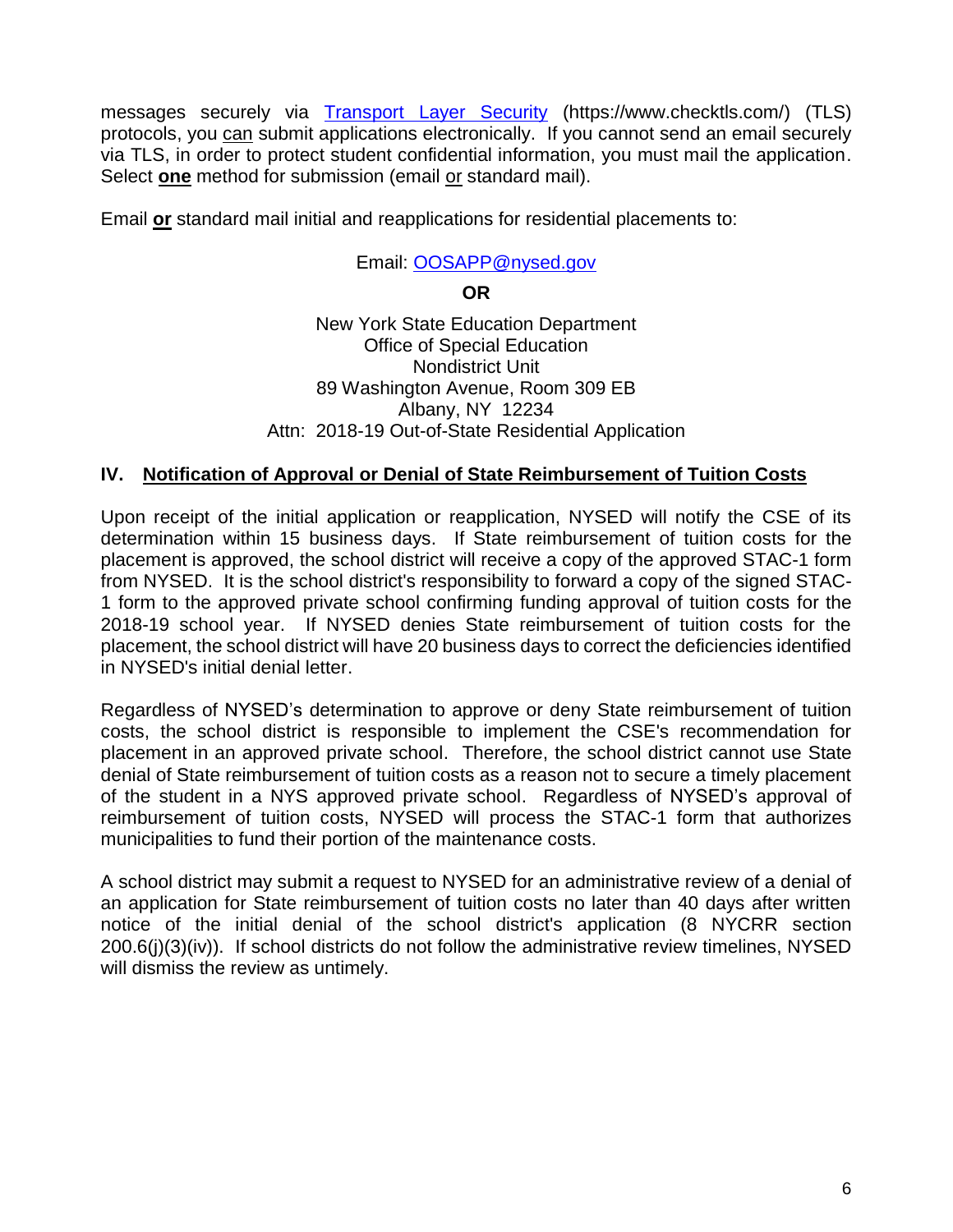# **V. Referral and Placement Process**

The school district's CSE is responsible for the placement of a student with a disability in his/her least restrictive environment. However, the referral and placement process for private residential schools requires the cooperation of the NYS approved private schools and parents.

Each NYS approved out-of-State residential school serving students from NYS must fully cooperate with the efforts of school districts seeking to place students in approved private schools within NYS. Out-of-State schools must make students available for screening and intake procedures, provide access to educational records and facilitate observation of the student in his/her current educational setting at the request of the school district.

Parents are integral partners in the referral process and are expected to cooperate fully in the intake interview and screening process for the residential school. While the CSE must consider the concerns of the parents in the placement process, the school district must take responsibility to secure an appropriate placement for the student in the least restrictive environment, even in the instance where a parent does not fully engage with the referral and placement process. In-State and out-of-State schools should notify school districts if this is occurring.

# **VI. Sharing of Student Records**

Pursuant to 34 CFR section 99.34 implementing the Family Educational Rights and Privacy Act (FERPA), an agency or institution subject to these requirements, such as a local educational agency, may disclose educational records of a student receiving services under Part B of the Individuals with Disabilities Education Act to a school in which the student seeks or intends to enroll, provided that (1) the agency makes a reasonable attempt to notify the parent (unless the disclosure is initiated by the parent) or (2) it is the policy of the agency or institution to forward education records to other agencies or institutions that have requested records and in which the student seeks or intends to enroll. Under these circumstances, prior consent of the parent is not required for the sharing of student education records pursuant to section 99.31 of FERPA.

### **VII. Placement of Students with Disabilities in Children's Residential Project (CRP) Programs by Committees on Special Education**

Placement of students by CSEs in  $CRP<sup>5</sup>$  programs requires special procedures.<sup>6</sup> Documents to request a CRP placement may be obtained by contacting the Nondistrict Unit via email: [OOSAPP@nysed.gov.](mailto:OOSAPP@nysed.gov)

CRP programs are interagency education and residential programs approved by NYSED and OPWDD to provide in-State educational and residential programs for students with

 $\overline{a}$ <sup>5</sup> NYS CRP Programs: Birch Family Services, AHRC – Nassau Brookville Center for Children's Services, Center for Discovery, Developmental Disabilities Institute, Devereux Red Hook, Easter Seals New York, Heartshare Human Services of New York, Maryhaven, SCO Family of Services-The Christopher School, UCP of Ulster Co, UCP of Greater Suffolk, Upstate Cerebral Palsy.

<sup>6</sup> [Placement of Students with Disabilities in Children's Residential Project \(CRP\) Programs](http://www.oms.nysed.gov/stac/schoolage/schoolage_placement_summary/opwdd/crp.html) (http://www.oms.nysed.gov/stac/schoolage/schoolage\_placement\_summary/opwdd/crp.html)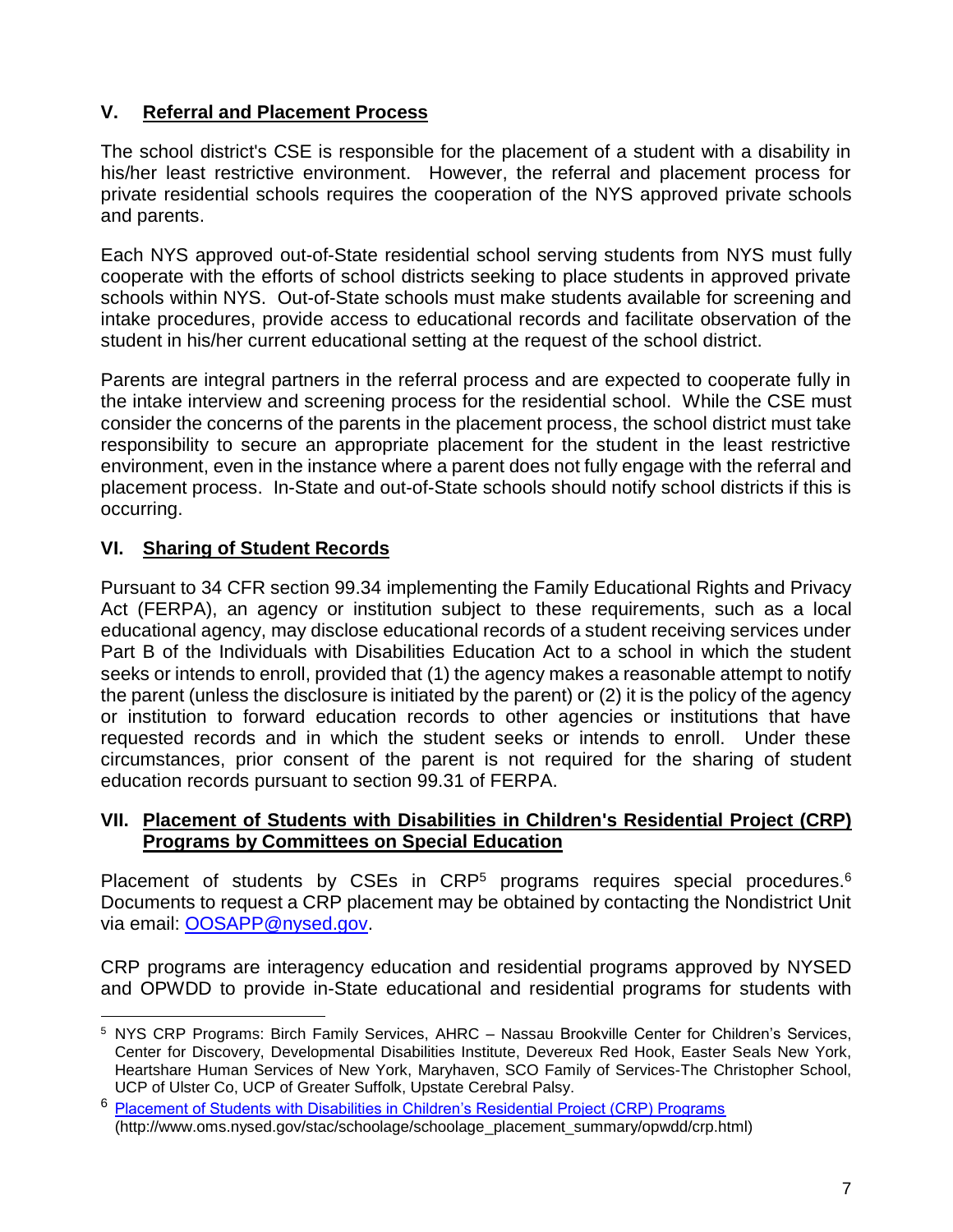severe developmental disabilities currently in out-of-State residential schools or at risk of placement in out-of-State schools. Admission to CRP programs is limited to those children identified by the CSE as needing educational and residential services who also meet the residential eligibility criteria for the Intermediate Care Facility for the Developmentally Disabled (ICFDD) as established by OPWDD. The placement of students in such programs is contingent upon NYSED's and OPWDD's approval of the student's eligibility for CRP placement.

If a CSE is considering a residential placement for a student in a CRP program, the school district must discuss this option with the parent and obtain parental consent to participate in the CRP. The school district then contacts the local OPWDD Developmental Disabilities Regional Office concerning the referral of the student to the CRP program. The school district should assist the parent in the application process to OPWDD to determine eligibility for services. (see [ICF/MR Level of Care Eligibility Determination \(LCED\) Form Instructions](https://opwdd.ny.gov/sites/default/files/documents/LCED_Instructions.pdf) (https://opwdd.ny.gov/sites/default/files/documents/LCED\_Instructions.pdf)). The school district can email [OOSAPP@nysed.gov](mailto:OOSAPP@nysed.gov) to request the form for placement in a CRP. To ensure timely review of this request, electronic submissions are preferred, but only permitted if your email server can transmit secure messages (see page 6 for further explanation). Select **one** method for submission (email or standard mail).

Email: [OOSAPP@nysed.gov](mailto:OOSAPP@nysed.gov)

**OR**

New York State Education Department Office of Special Education Nondistrict Unit 89 Washington Avenue, Room 309 EB Albany, NY 12234 Attn: 2018-19 CRP Request

## **VIII. Technical Assistance**

NYSED does not provide a service by which it matches students to approved private schools for a school district. It is the school district's responsibility to access the [list of in-State and](http://www.p12.nysed.gov/specialed/privateschools/home.html)  [out-of-State approved private schools](http://www.p12.nysed.gov/specialed/privateschools/home.html) (http://www.p12.nysed.gov/specialed/privateschools/ home.html) through NYSED's website and to contact each school directly to obtain information to assist in the referral and placement process. However, staff from the Nondistrict Unit are available to provide technical assistance to school districts regarding the residential placement process and may be able to assist school districts to identify potential residential programs for students who may be difficult to place.

Questions concerning these procedures should be directed to the Nondistrict Unit at [OOSAPP@nysed.gov.](mailto:OOSAPP@nysed.gov) Thank you for your cooperation and attention to this matter.

## **Attachments**

- Attachment 1 Questions and Answers
- Attachment 2 Interstate Compact Requirements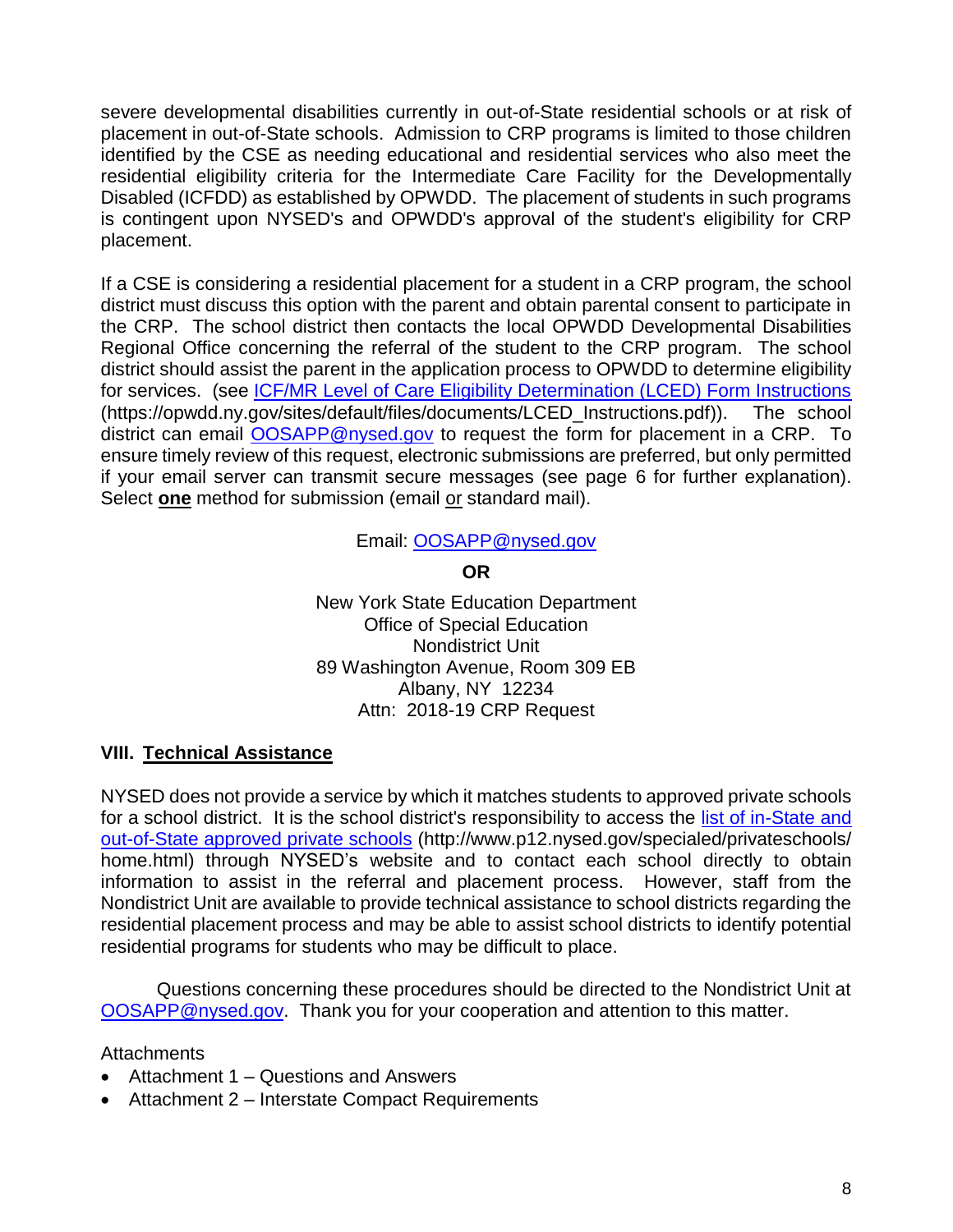# **Questions and Answers**

### **1. What factors should a committee on special education (CSE) consider prior to recommending a student for a residential placement?**

The determination that a residential school placement is the least restrictive environment for the student, thus removing a child from his/her home and community, must come only after a CSE has made the least restrictive environment considerations required for all placement recommendations. In accordance with State law and regulations, school districts must also consider the availability of community support services where students could access additional support for families and the supports and services that may be available from other State agency resources. For additional information on students at risk of residential placement, see [Implementation of Chapter 600 of the Laws of 1994](http://www.p12.nysed.gov/specialed/publications/policy/chap600.pdf)  [Regarding Students with Disabilities At Risk Of or In Residential Schools](http://www.p12.nysed.gov/specialed/publications/policy/chap600.pdf) (http://www.p12.nysed.gov/specialed/publications/policy/chap 600.pdf).

### **2. What information should the school district know about an approved out-of-State residential school prior to making a placement recommendation for a student with a disability?**

While the State approves certain schools and provides general supervision of such schools, it is the school district's responsibility to ensure that a particular residential school program is appropriate to implement the student's individualized education program (IEP). School districts should consider information provided by the school which includes, but is not limited to:

- the school's intake process for determining a student's current educational status (e.g., earned credit, courses taken, assessments completed, etc.);
- how the school will provide education consistent with New York State's (NYS) Learning Standards and Part 100 (general education) course requirements;
- whether the student will receive the required 5½ hours of instruction at the secondary level (grades 7-12) or 5 hours at the elementary level;
- the school's system of positive behavior management and how the school will provide functional behavioral assessment information and implementation of behavioral intervention plans consistent across residential and school programs;
- how the student can take NYS assessments and the required coursework for credit toward a NYS high school diploma;
- whether the school district of residence must make arrangements for a student to take NYS assessments in a school district closer to the out-of-State school, travel back to the school district of residence to take the NYS assessments, or send a NYScertified teacher to the out-of-State school to administer the NYS assessments;
- how the student can be awarded a diploma, either from NYS or, when determined appropriate, from the host state;
- how and when the residential school will provide regular student progress reports to the school district and to the student's parent;
- how the student's teacher(s) will participate in the required CSE meetings; and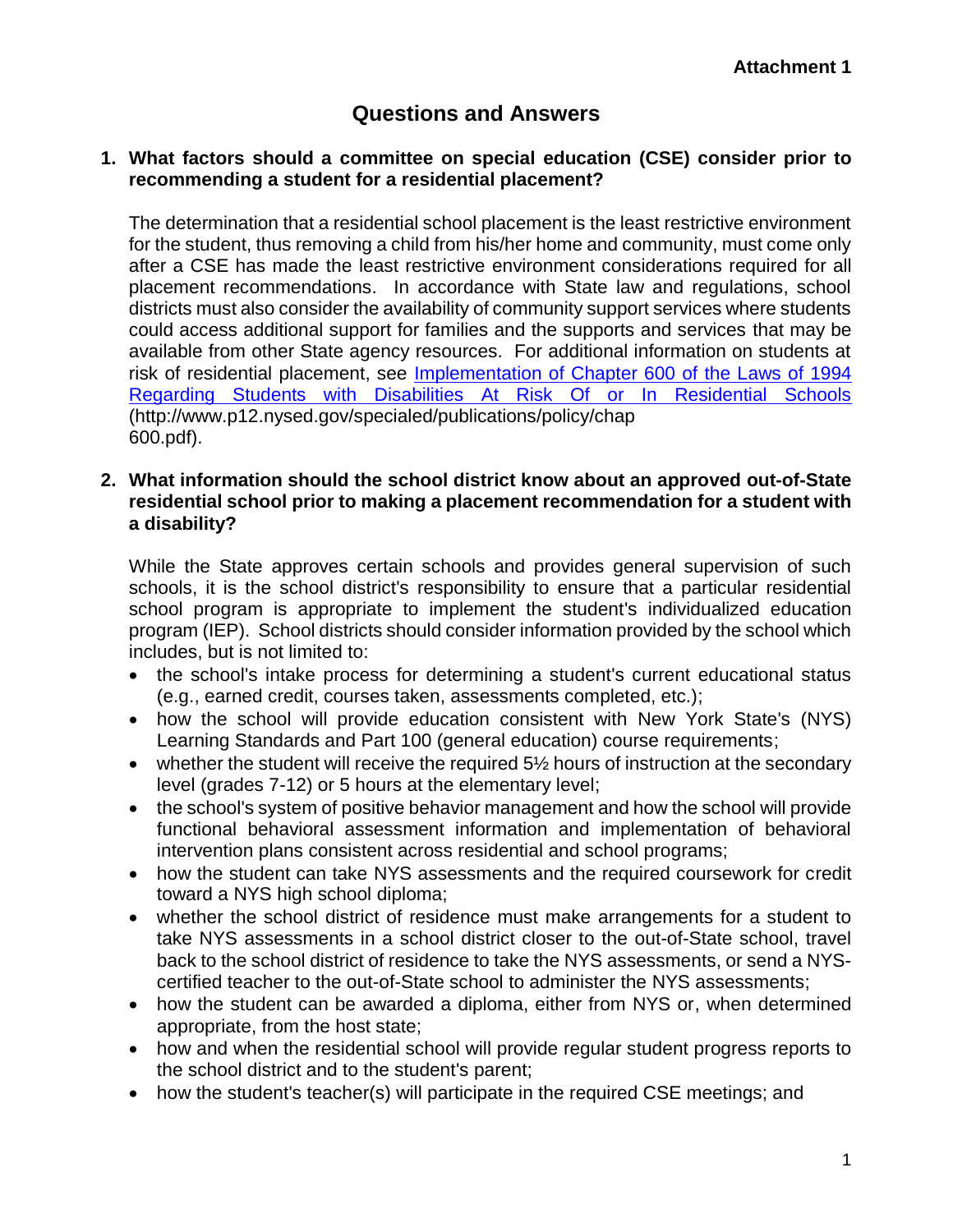• how the school district ensures teachers have access to a copy of the student's IEP and are informed of their IEP implementation responsibilities.

### **3. If a student earns a diploma from an out-of-State school, does this end his/her eligibility for schooling with NYS?**

Yes, if the diploma is considered a regular high school diploma by the host state's Department of Education. However, earning a high school equivalency diploma does not terminate a student's entitlement to a free appropriate public education.

### **4. If a student is eligible for a diploma from an out-of-State school, who makes the arrangements?**

These arrangements would be the responsibility of the approved out-of-State school where the student is enrolled.

### **5. What are the school district's responsibilities to ensure a student placed in an outof-State residential school takes NYS assessments?**

The school district of residence is responsible to arrange for a student to take NYS assessments. They may do so through arrangements in a public school district closer to the out-of-State school, returning the student to the school district of residence to take the NYS assessment, or sending a NYS-certified teacher to the out-of-State school to administer the NYS assessment. Contact the New York State Education Department's (NYSED) [Office of State Assessment](http://www.p12.nysed.gov/assessment/) (http://www.p12.nysed.gov/assessment/) to obtain technical assistance in making such arrangements.

### **6. What recourse does a school district have if a parent impedes the school district in its effort to secure a placement of the student in an in-State program?**

If a parent is impeding the referral process of a student to an approved private school program, the school district should meet with the parent to discuss his/her concerns and explain why the school district is seeking a less restrictive placement for the student. Ultimately, the school district must take affirmative actions to make arrangements for the student to complete the referral process. If an in-State program accepts the student, the CSE must consider the concerns of the parent in making the placement recommendation. However, a parent's refusal to accept a placement recommended by the CSE cannot be the sole reason to continue a student in an out-of-State placement. Continuing placement of a student in an out-of-State program when there is an appropriate in-State program available is likely to result in the denial of State reimbursement of tuition costs for the placement.

### **7. If the student's placement recommendation changes from an out-of-State program to an in-State program, must the school district provide the parent with prior written notice?**

Yes.

**8. Must the parent provide written consent for a particular placement?**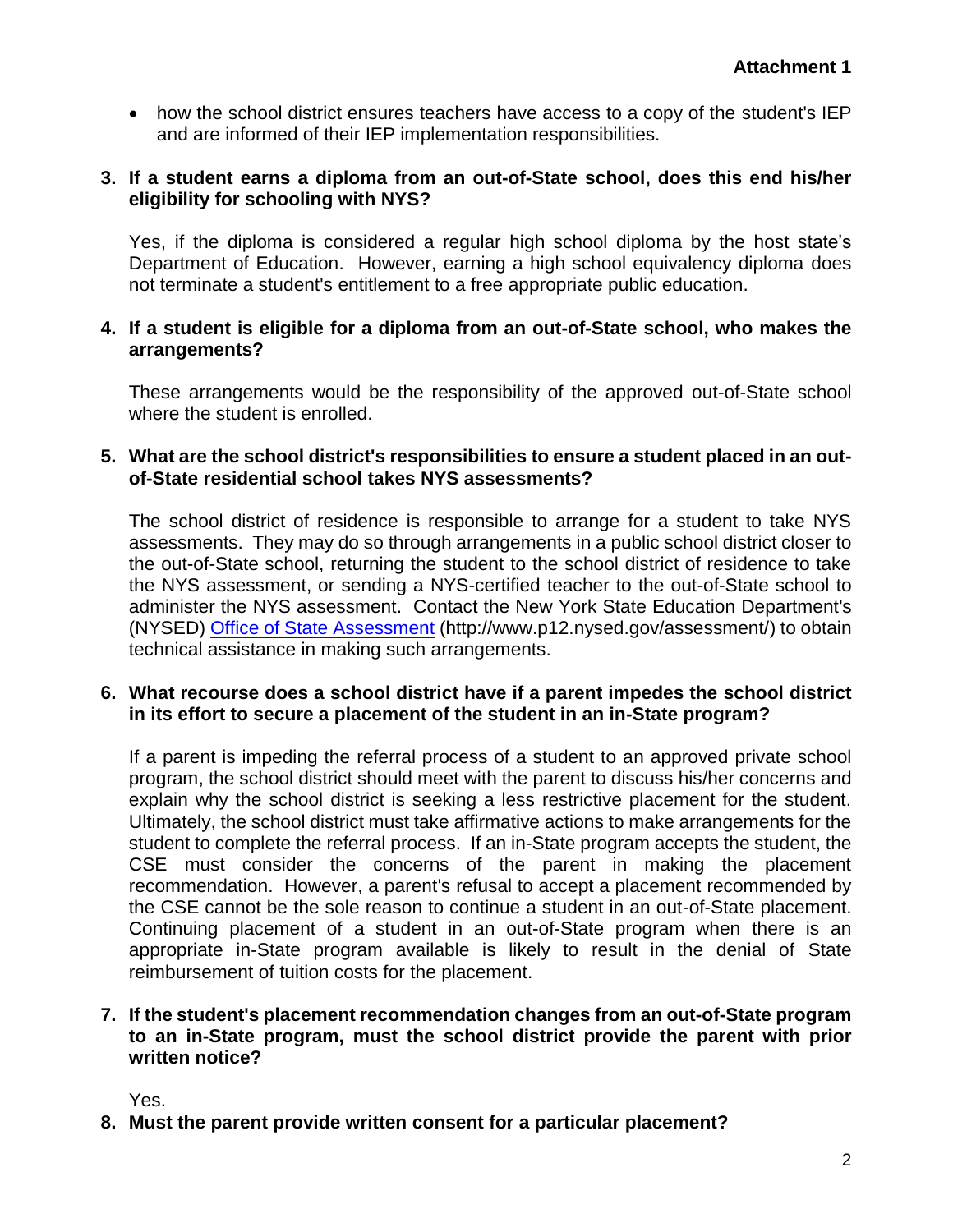Except for placement in a Children's Residential Project (CRP), the school district does not need parental consent for a change in placement. However, as stated above, the school district must provide the parent with prior written notice of its recommendation and the parent has due process rights to disagree with the CSE's recommended placement.

**9. In the event a prospective school conducting the intake process does not have all the necessary student records from the student's current school of attendance, should the approved private school make its decision regarding acceptance based on the information available as submitted by the public school district?**

The school district is responsible to ensure that the prospective private school has the appropriate information from the student's record. In the event the application to the private school is incomplete, the approved private school should respond in writing to the school district that it is unable to make a decision based on insufficient student records.

### **10.Which school district is responsible for the CSE functions when a student is placed in an out-of-State child care institution by a local Department of Social Services (DSS)?**

The school district where the child is living at the time the child is placed in the out-of-State facility is responsible for the provision of education services, including CSE functions, if the student is a student with a disability. Education services for these children may be provided by a tutor, by contract with a school connected with the residential program or by contract with the local public school district in which the facility is located. Fiscal responsibility for the education of the student is a cost to the social services district, except that the school district where the student resided at the time of placement in the care and custody of social services is responsible for a basic contribution deduction for students with disabilities placed in an NYSED approved outof-State school. (See page 26 of [Education Responsibilities for School-Age Children in](http://www.p12.nysed.gov/specialed/publications/EducResponsSchoolAgeResidence.pdf)  [Residential Care](http://www.p12.nysed.gov/specialed/publications/EducResponsSchoolAgeResidence.pdf) (http://www.p12.nysed.gov/specialed/publications/EducRespons SchoolAgeResidence.pdf)).